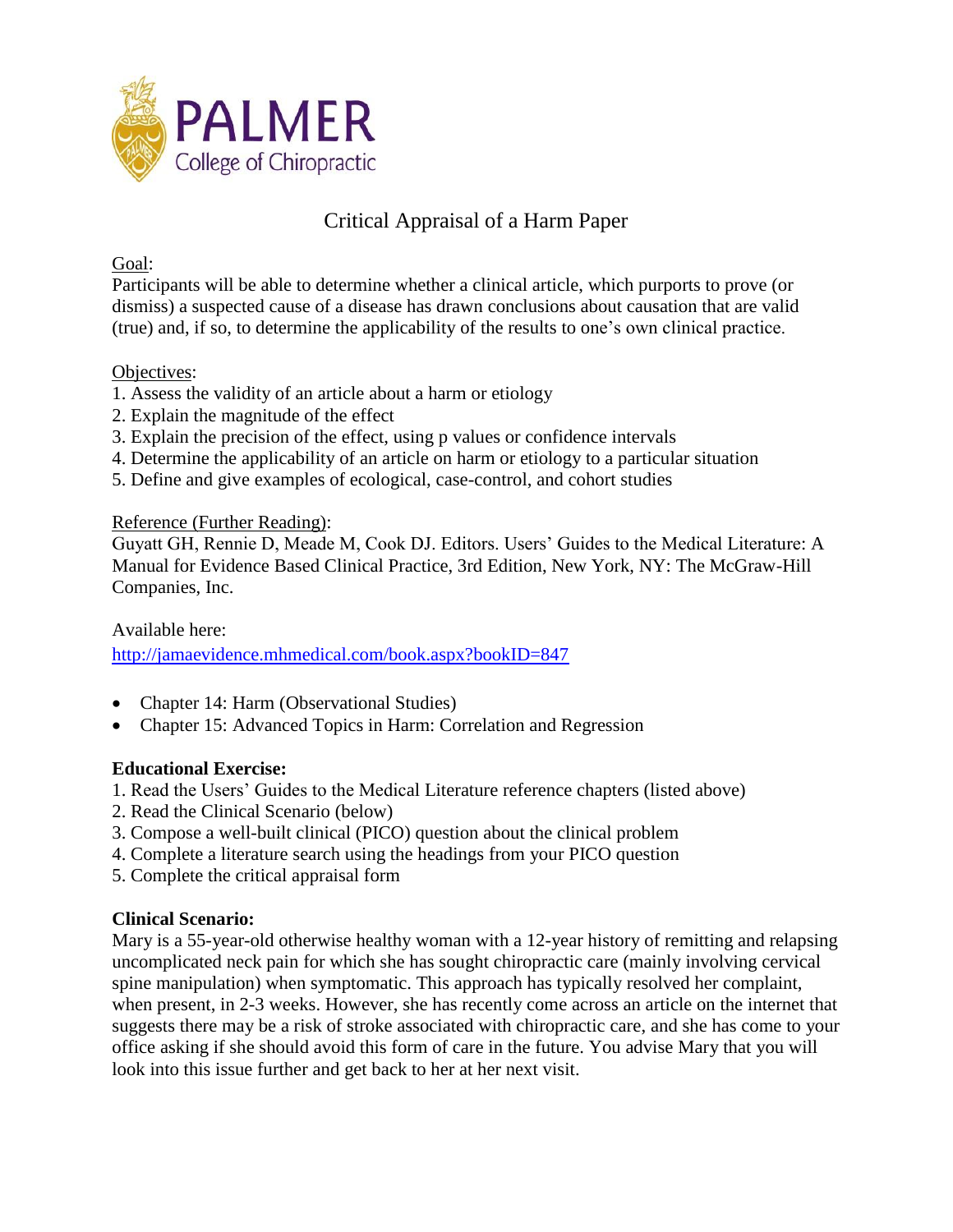Using PubMed 'clinical queries,' you use the search terms "stroke" AND "chiropractic care" and restrict your search to "etiology." You are aware that case studies cannot be used to establish risk due to the lack of a control group, and you identify the following case-control study which you decide to explore further:

### **Cassidy JD, et al. Risk of vertebrobasilar stroke and chiropractic care: results of a population-based case-control and case-crossover study. J Manipulative Physiol Ther. 2009. 33:S201-8.**

The abstract indicates it is relevant to your patient and you decide to critically appraise this paper using the "Users' Guides" for a harm paper.

After critically appraising this paper, what will you advise Mary?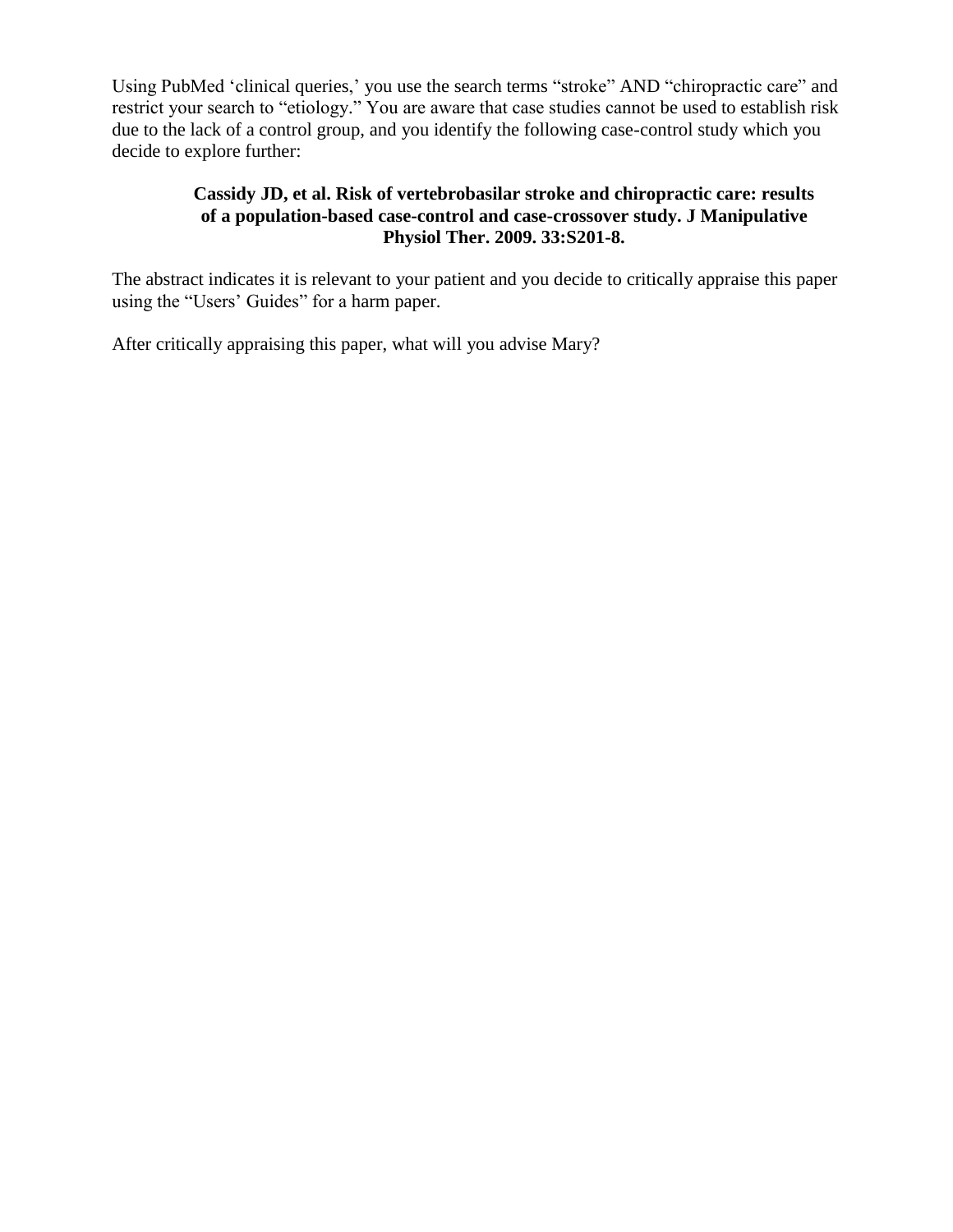

## **CRITICAL REVIEW FORM: HARM/ETIOLOGY**

Identify and outline your clinical question in plain language:

Build a PICO:

| P                        |  |
|--------------------------|--|
|                          |  |
| $\overline{\mathcal{C}}$ |  |
| $\sqrt{2}$               |  |

| Databases Searched:       |  |
|---------------------------|--|
| <b>Resource Acquired:</b> |  |

| Are the results of the study valid?                                                      |  |  |
|------------------------------------------------------------------------------------------|--|--|
| Did the investigators demonstrate<br>similarity in all known<br>determinants of outcome? |  |  |
| Did they adjust for differences in<br>analysis?                                          |  |  |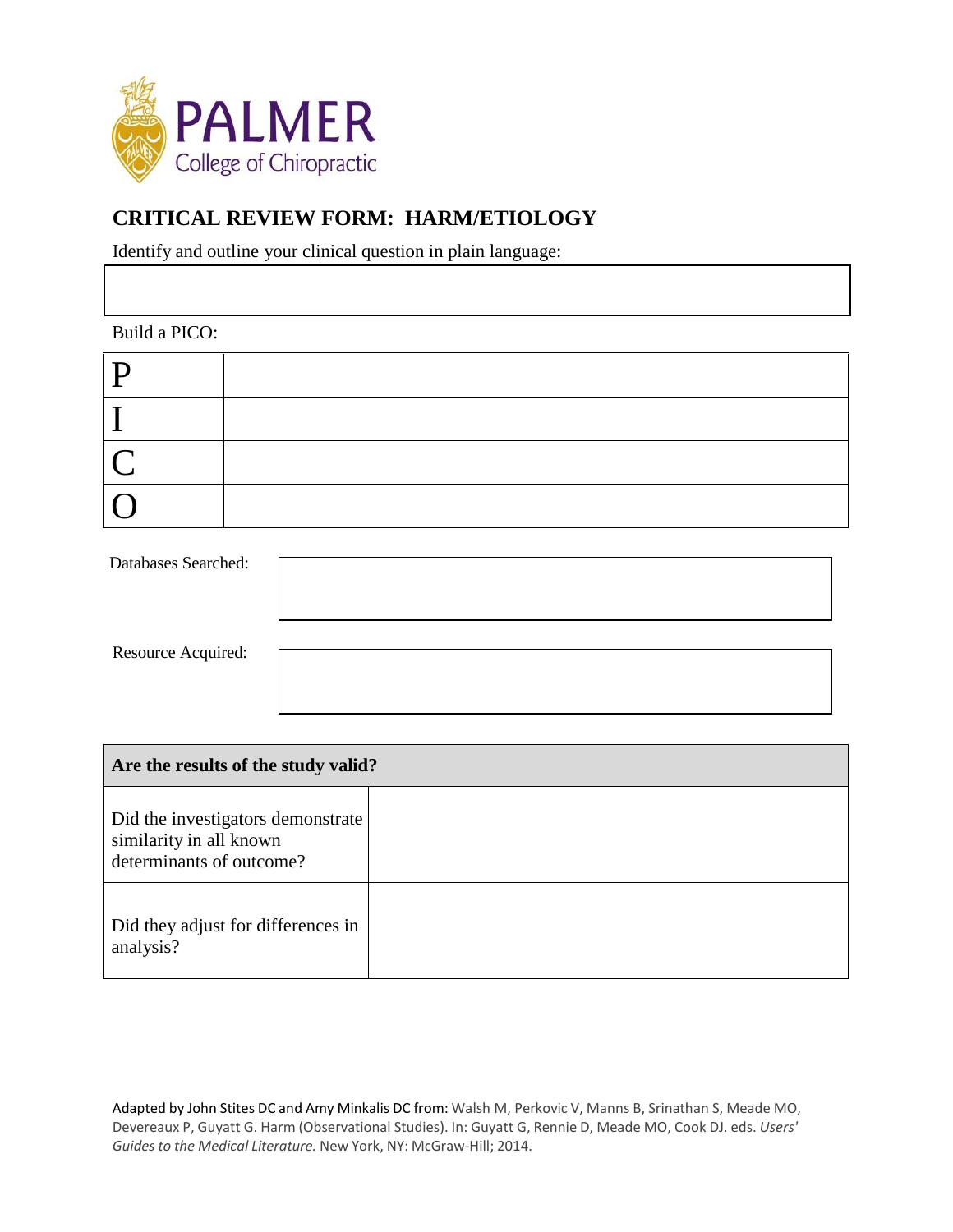| Were exposed patients<br>equally likely to be identified<br>in the two groups?                               |  |
|--------------------------------------------------------------------------------------------------------------|--|
| Was follow-up time<br>sufficiently complete?                                                                 |  |
| What are the results?                                                                                        |  |
| How strong is the<br>association between<br>exposure and outcome? How<br>precise is the estimate of<br>risk? |  |
| What was the magnitude of<br>risk?                                                                           |  |
| How can I apply the results to patient care?                                                                 |  |
| Were the patients similar to the<br>patient under consideration in my<br>practice?                           |  |
| Was the duration of follow-up<br>adequate?                                                                   |  |
| Should I attempt to stop the<br>exposure?                                                                    |  |

|             | Strength of Evidence: |  |
|-------------|-----------------------|--|
| Low Quality | <b>High Quality</b>   |  |
|             |                       |  |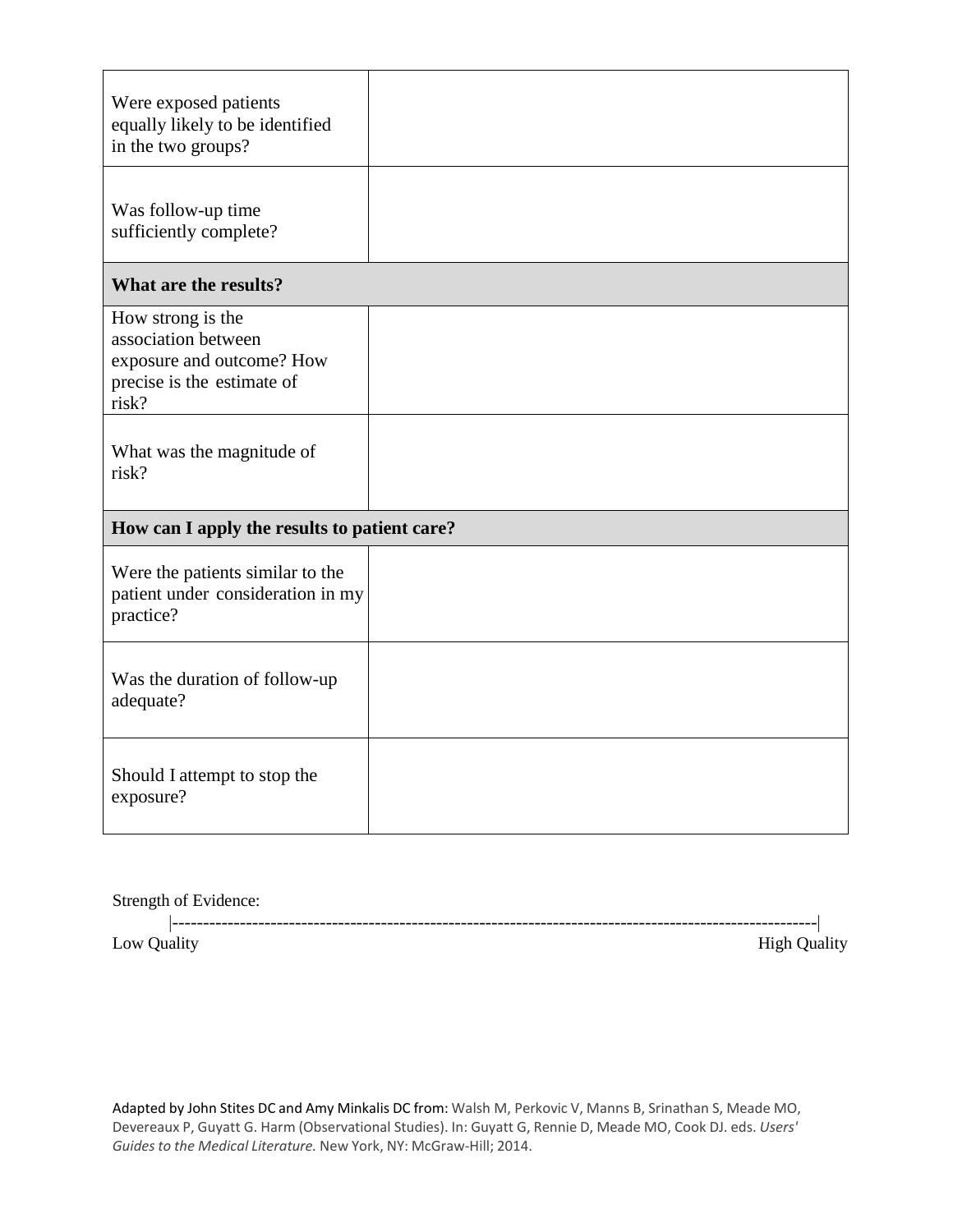

# **CRITICAL REVIEW FORM: HARM/ETIOLOGY**

Identify and outline your clinical question in plain language:

Is there an increased risk of stroke associated with chiropractic care?

#### Build a PICO:

| Stroke            |
|-------------------|
| Chiropractic care |
| N/A               |
| Increased risk    |

Databases Searched:

PubMed

Resource Acquired:

Risk of vertebrobasilar stroke and chiropractic care: results of a populationbased case-control and case-crossover study

| Are the results of the study valid?                                                      |                                                                                                                                                                                                                                                                                                                                                                                                                                                                                                                                                                                                                                                                                                                 |  |
|------------------------------------------------------------------------------------------|-----------------------------------------------------------------------------------------------------------------------------------------------------------------------------------------------------------------------------------------------------------------------------------------------------------------------------------------------------------------------------------------------------------------------------------------------------------------------------------------------------------------------------------------------------------------------------------------------------------------------------------------------------------------------------------------------------------------|--|
| Did the investigators demonstrate<br>similarity in all known<br>determinants of outcome? | Yes and no. For the case-control study, subjects were matched by<br>age and gender only, which does not take into account many<br>potential confounders (e.g., connective tissue disorders, migraine,<br>hypertension, infection, level of plasma homocysteine, cervical<br>spine surgery, radiation therapy). Furthermore, cases demonstrated a<br>higher level of comorbidities (see Table 1, p.178). For the case-<br>crossover design ensured that patients acted as their own controls.<br>As the author's note: "This design is most appropriate when a brief<br>exposure (e.g., chiropractic care) causes a transient change in risk<br>(i.e., hazard period) of rare-onset disease (e.g., VBA stroke)." |  |
| Did they adjust for differences in<br>analysis?                                          | A case-crossover design was used to account for differences in cases<br>and controls. An important advantage over previous case-control<br>studies was stratification of data not only by age, but by reason for<br>clinical visit (any visit OR headache and cervical visit), and<br>comparison of risks for chiropractic care and primary care provider<br>management.                                                                                                                                                                                                                                                                                                                                        |  |